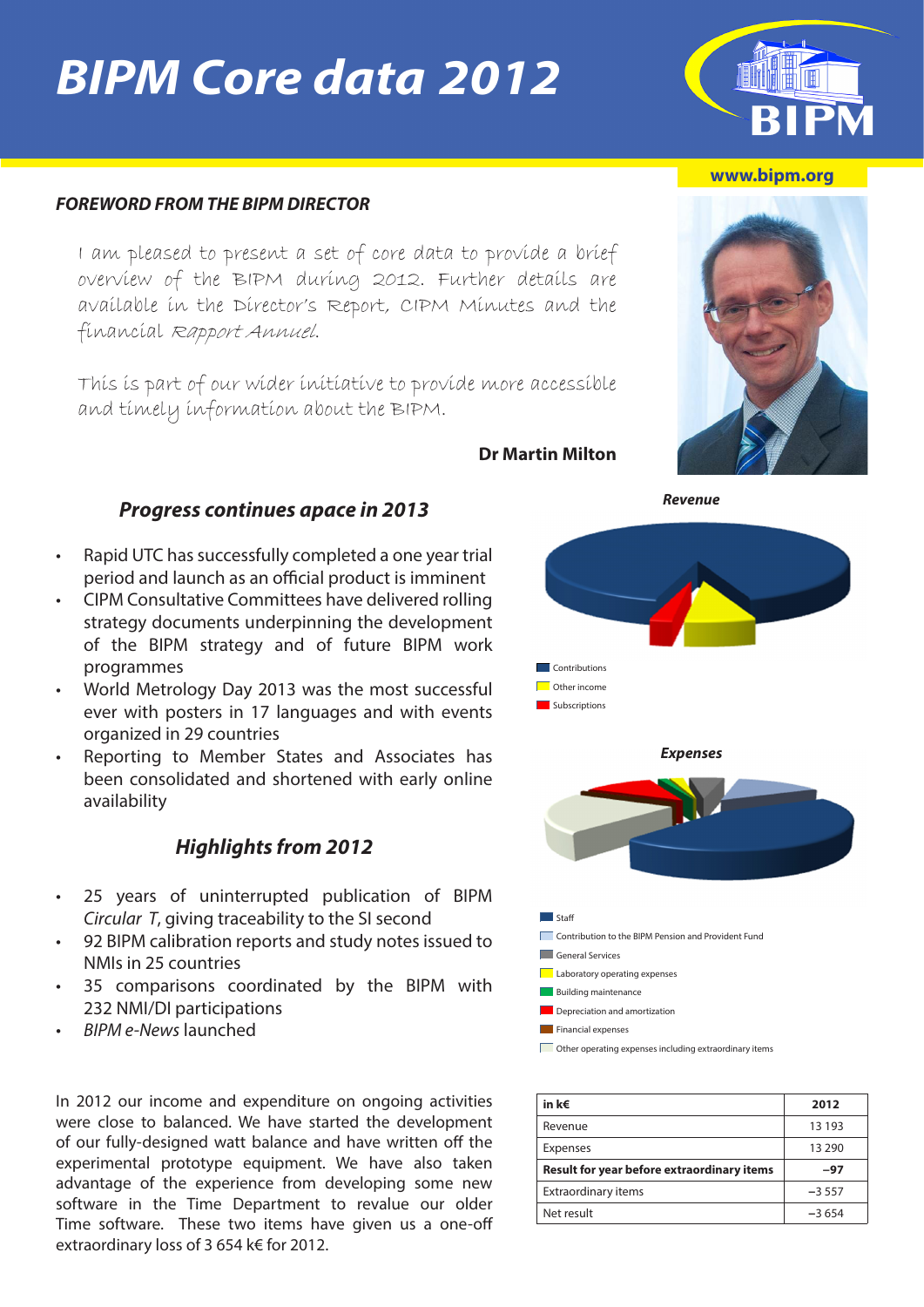### **Finance**

### Revenue **Expenses**



| in k $\epsilon$ | 2009   | 2010   | 2011   | 2012   |
|-----------------|--------|--------|--------|--------|
| Contributions*  | 10 977 | 11 251 | 11 590 | 11875  |
| Subscriptions** | 235    | 261    | 271    | 320    |
| Other income    | 829    | 939    | 986    | 998    |
| Total           | 12041  | 12451  | 12847  | 13 193 |

\*Contributions from Member States

\*\*Subscriptions from Associates of the CGPM



| in k€                                                                   | 2009    | 2010    | 2011    | 2012    |
|-------------------------------------------------------------------------|---------|---------|---------|---------|
| Staff                                                                   | 5 1 3 7 | 6572    | 6611    | 7358    |
| Contribution to the<br><b>BIPM Pension and</b><br><b>Provident Fund</b> | 2 2 6 7 | 2 3 3 8 | 2 2 7 0 | 2 3 6 9 |
| <b>General Services</b>                                                 | 1 1 6 3 | 1 1 1 7 | 1092    | 958     |
| Laboratory operating<br>expenses                                        | 610     | 558     | 574     | 372     |
| <b>Building maintenance</b>                                             | 209     | 262     | 260     | 235     |
| Depreciation and<br>amortization                                        | 2569    | 2612    | 2851    | 1887    |
| <b>Financial expenses</b>                                               | 31      | 32      | 8       | 8       |
| Other operating<br>expenses                                             | 66      | 163     | 240     | 3660    |
| Total                                                                   | 12052   | 13 654  | 13 906  | 16847   |

#### Member States and Associates of the CGPM



|                                                           | 2009 | 2010 | 2011 | 2012 |
|-----------------------------------------------------------|------|------|------|------|
| Number of Member States at<br>31 December                 | 53   | 54   | 55   | 54   |
| Number of Associates of the<br><b>CGPM at 31 December</b> | 28   | 32   | 34   | 37   |





| at 31 December                                       | 2009 | 2010 | 2011 | 2012 |
|------------------------------------------------------|------|------|------|------|
| Staff members under indefi-<br>nite-term appointment | 70   | 73   | 72   | 73   |
| Staff members under fixed-<br>term appointment       |      |      |      |      |
| <b>Staff seconded to the BIPM</b>                    |      |      |      |      |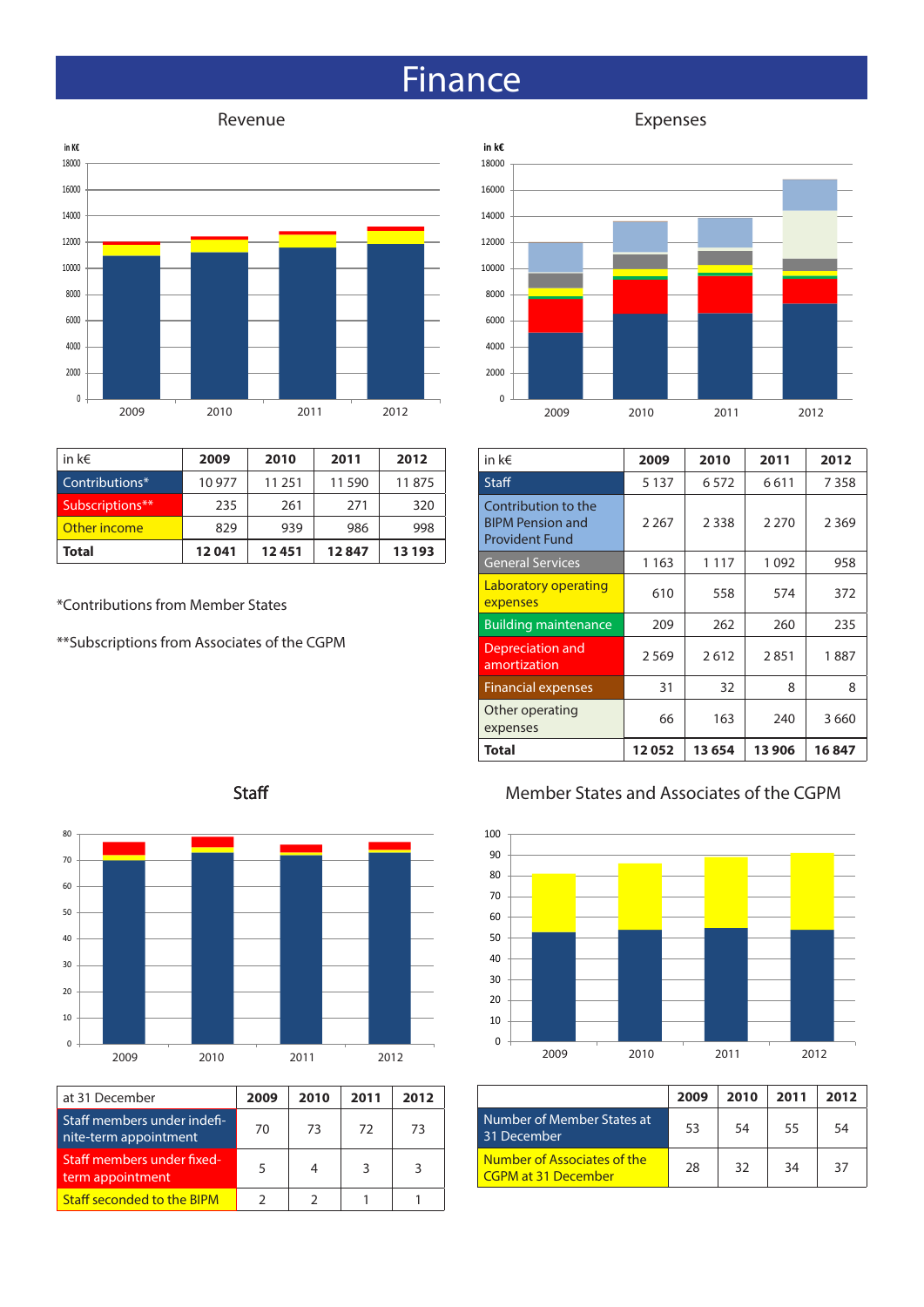### BIPM Calibrations and Study Notes



2009-2012 2012 - Breakdown by Department



### Comparisons coordinated by the BIPM



2009-2012 2012 - Breakdown by Department



### BIPM publications



2009-2012 2012 - Breakdown by Department